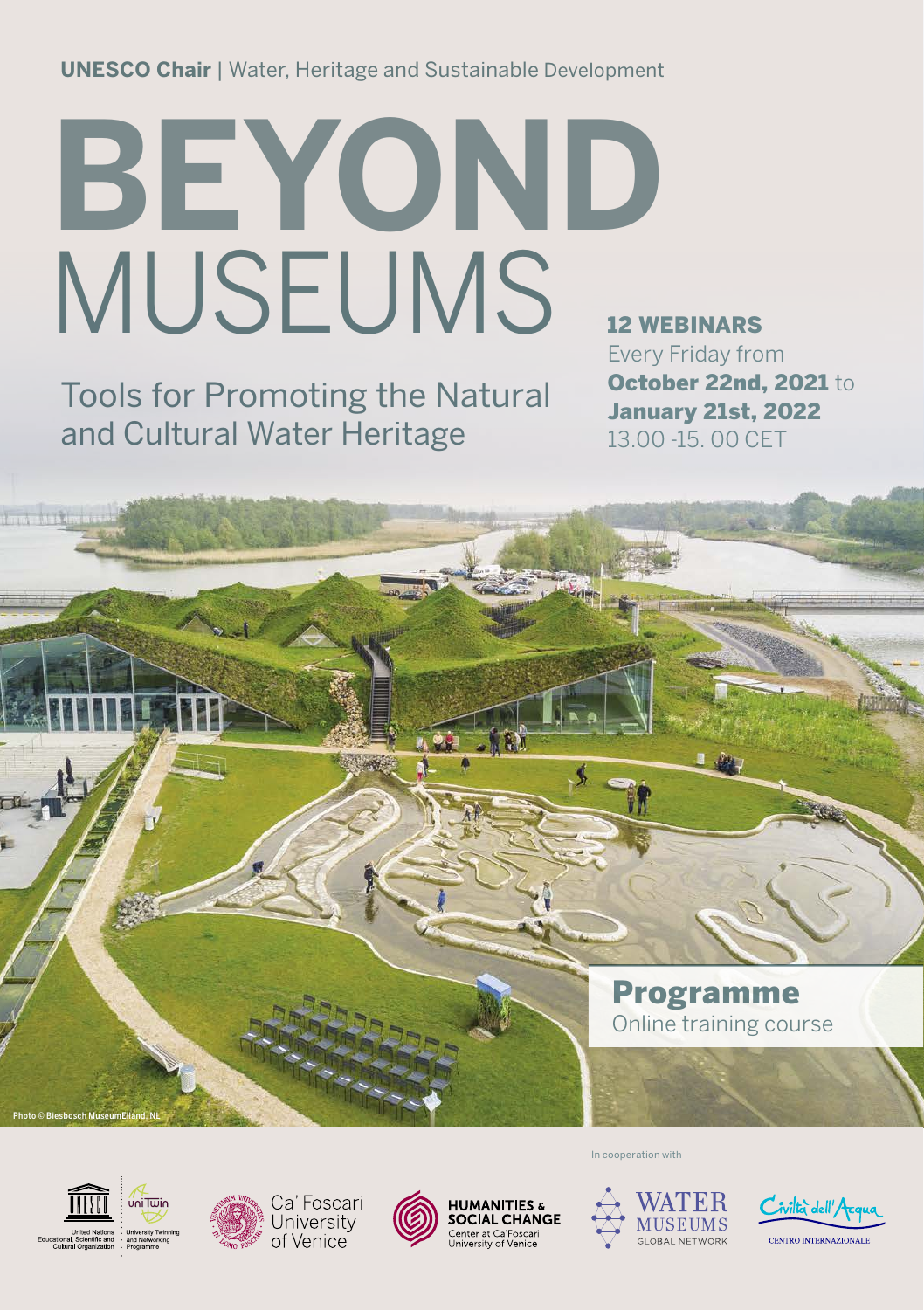# Programme

2021

# **22**nd **October** <sup>2021</sup>

#### **Francesco Vallerani**

(UNESCO Chair "Water, Heritage, and Sustainable Development", Ca' Foscari University of Venice, Italy)

Inland hydrography, blue corridors, riverscapes, and small waterfronts

#### **Eriberto Eulisse**

(Global Network of Water Museums / Civiltà dell'Acqua International Centre)

Exploring the extended museum of Venices' water heritage through digital tours and web platforms

# **29**th **October** <sup>2021</sup>

#### **Jordi Farreras**

(UNESCO Chair "Sustainability", UPC - Barcelona, Spain)

Ancestral hydrotechnologies for climate emergency. Using the past to rescue the future

### **Mario Mesquita**

(Parque Patrimonial das Águas, Porto, Portugal) Exploring urban waterscapes through the online platform of the Parque Patrimonial das Águas of Porto

# **5<sup>th</sup> November** 2021

#### **Javier Taks**

(UNESCO Chair "Agua y cultura", Universidad de la Republica, Montevideo, Uruguay)

Mapping cultural water heritage in Latin America from a perspective of the human right to water

#### **Sara Ahmed** (Living Waters Museum, India)

Sacred waters, purity and pollution

# **12**th **November** <sup>2021</sup>

WaterWalks: Valuing water through art and science

International Webinar of the Global Network of Water Museums (When Waters Speak #3) with:

**Isabel Bishop** (Earthwatch Europe) ; **Carola Hein** (TU Delft, Netherlands); **Kevin Grecksch** (University of Oxford); **Ivan Mikolji** (Researcher and audio-visual artist, Venezuela); **Kate Moore** (River explorer and composer, Netherlands); **Peppie Wiersma** (LUDWIG, Netherlands).

# **19**th **November** <sup>2021</sup>

**Giulio Castelli** (University of Florence, Italy)

Participatory approaches for traditional and enhanced water management practices

#### **Lucrezia Gigante**

(Leicester University, UK) Participatory practices: from engagement to co-curation

# **26**th **November** <sup>2021</sup>

#### **Valentina Bonifacio**

(Ca' Foscari University of Venice, Italy)

The use of audio-visual media and artistic collaboration as tools for research and public restitution in the anthropology discipline

#### **Alice Chautard** (University of Oxford, UK)

What can participatory photography and bottom-up approaches teach us about water?

### **3**rd **December** <sup>2021</sup>

**Robin Weinberg** (Oral History Association, Education Committee) Oral history for community engagement Interactive workshop

## **10**th **December** <sup>2021</sup>

#### **Michael Scoullos**

(UNESCO Chair "Management and Education for Sustainable Development in the Mediterranean", University of Athens, Greece)

Education for water culture: valuing the past inspires sustainable futures

#### **Farah Kabir** (Action Aid Bangladesh)

"Pani Jadhugar": experiences from the community-led Water Museum of Bangladesh

# **17**th **December** <sup>2021</sup>

**Edo Bricchetti** (Ecomuseum of Martesana, Italy) Waterways as vectors of ecomuseums: towards the making of community maps

**Osvaldo Negra** (MUSE-Science Museum, Trento, Italy) Heritage, outdoor education, and SDGs

for integrated museums



#### **Paolo Pileri** (Politecnico di Milano, Italy)

Designing cycle paths to empower sustainability into fragile territories. The case of VENTO

**Ifor Duncan** (Ca' Foscari University of Venice, Italy)

Submergences: river community heritage and activist strategies

# **14**th **January** <sup>2022</sup>

#### **Graham Boxer**

(Head of Collections & Archives, National Waterways Museum, Canal & River Trust, UK)

Water, heritage, and wellbeing. Engaging audiences away from the museum

**Margarita M. Kulas** (AQUATIKA Freshwater Aquarium, Karlovac, Croatia)

Water as a sustainable tourism resource. The experience of the Freshwater Aquarium of Karlovac

## **21**st **January** <sup>2022</sup>

**Hidenobu Jinnai** (Hosei University, Tokyo, Japan)

Tokyo as a water city from the perspective of spatial anthropology

**Maurizio Bacci** (IRIS Environment, Italy)

The citizen observatory for monitoring the local aquatic ecosystems of the Pesa River, Tuscany (Italy)

# 022